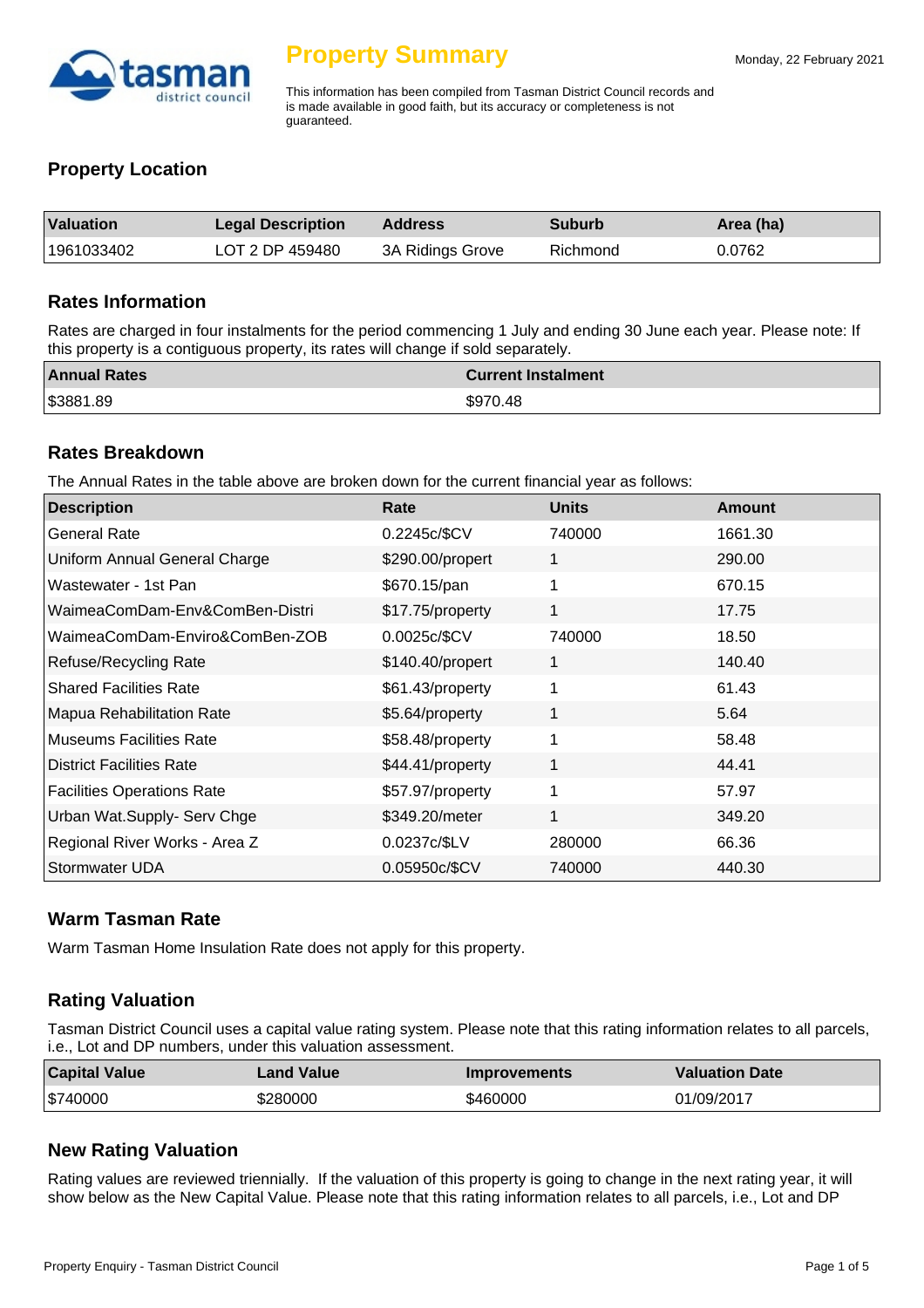numbers, under this valuation assessment.

| <b>New Capital Value</b> | <b>New Land Value</b> | New Improvements Value | New Valuation Date |
|--------------------------|-----------------------|------------------------|--------------------|
| \$880000                 | \$335000              | \$545000               | 01/10/2020         |

# **Water Meter Information**

Reticulated water: Water usage is charged in addition to rates payable. You should check that the vendor has the water meter read at possession time by requesting a special meter reading.

| <b>Water ID</b> | Meter Reader<br><b>Note</b> | Meter Id   | <b>Read Date</b> | Year to date | Last year units |
|-----------------|-----------------------------|------------|------------------|--------------|-----------------|
| W45645          | LHS of ROW                  | 12M1541009 | 16/10/2020       | 85           | 281             |

#### **Services**

This property is serviced under the following water, sewerage, and stormwater schemes.

| Scheme or Supply          | <b>Service Provided</b> |
|---------------------------|-------------------------|
| <b>Urban Water Supply</b> | <b>Water Supply</b>     |
| Tasman Waste Water        | Wastewater              |
| Stormwater UDA            | Stormwater              |

### **Protected Trees**

No protected trees have been found for this property.

### **Heritage Buildings**

There are no heritage buildings on this property.

## **Wheelie Bins**

This property has had the following wheelie bin(s) delivered.

| <b>Bin Size</b> | <b>Serial Number</b> | Delivered on | Delivered to     |
|-----------------|----------------------|--------------|------------------|
| Single 240      | 2418389              | 07/06/2018   | 3A Ridings Grove |

# **Planning Zones**

The following Planning Zones pertain to this property. Please refer to the Tasman Resource Management Plan or contact a Duty Planner for detailed information about what activities can take place in a zone.

| Zone          | <b>Zone Description</b>                                                                                                                                                                                                      |
|---------------|------------------------------------------------------------------------------------------------------------------------------------------------------------------------------------------------------------------------------|
| l Residential | The Residential Zone primarily provides for residential dwellings. Small-scale home<br>businesses, community activities and facilities may also be appropriate where they are<br>compatible with the residential environment |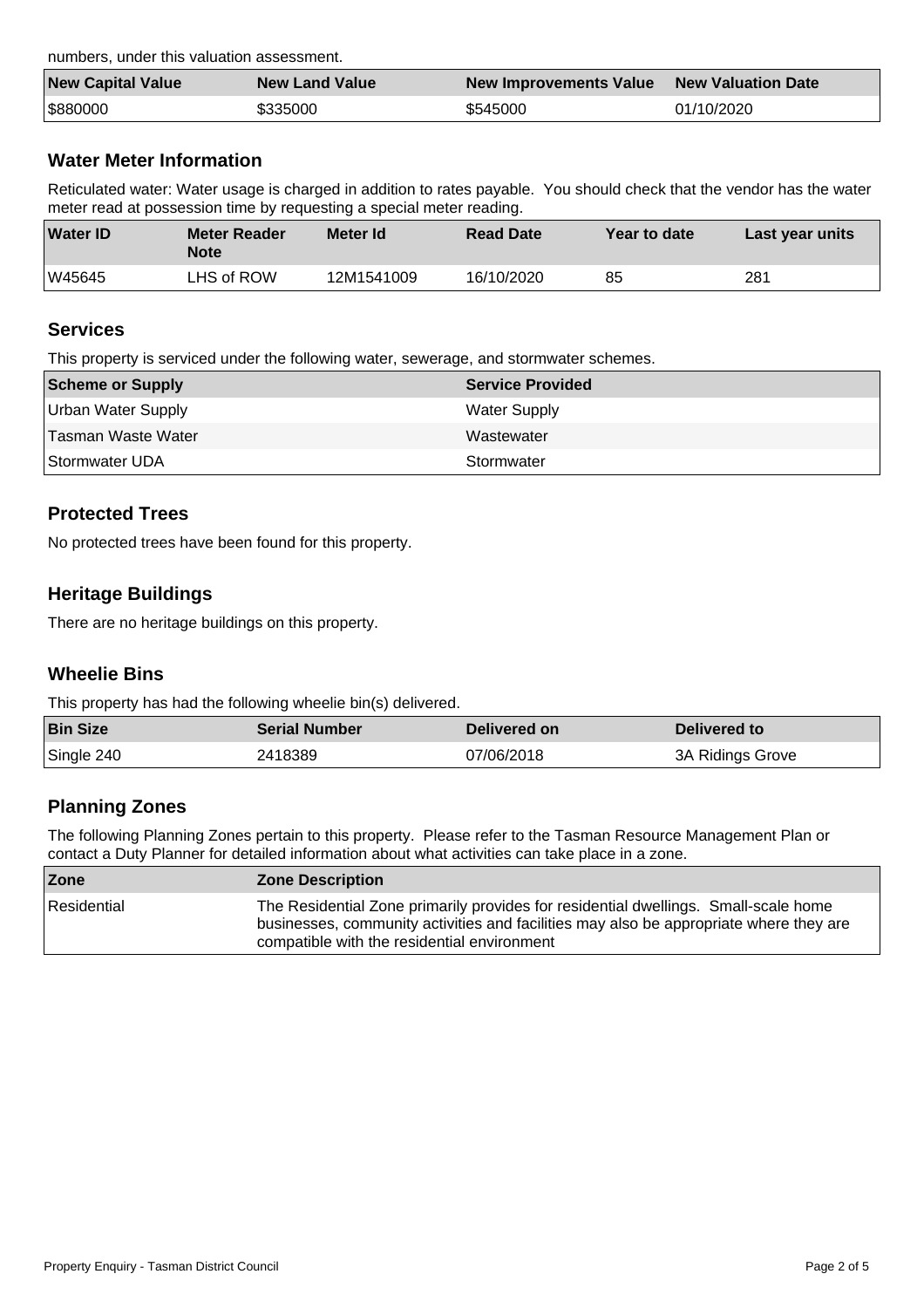

This information has been compiled from Tasman District Council records and is made available in good faith, but its accuracy or completeness is not guaranteed.

# **Building Consents**

Please note that if a Code Compliance Certificate has not been issued, it is strongly advised that the process is completed in order to confirm that the work is in compliance with the Building Code.

| <b>Application Date</b> | <b>BC Number</b> | <b>Proposal</b>                                                | <b>Status</b>                | <b>CCC Issue Date</b> |
|-------------------------|------------------|----------------------------------------------------------------|------------------------------|-----------------------|
| 04/08/2017              | 170865           | New dwelling with<br>internal access garage Certificate Issued | Code Compliance              | 28/08/2018            |
| 04/08/2017              | 170865P          | New dwelling with<br>internal access garage                    | <b>RM Certificate Lifted</b> |                       |

#### **Compliance Schedule**

No Compliance Schedule records are available for this property.

### **Building Permits**

No historical building permits have been found for this property.

### **Swimming Pools**

No Swimming Pool records have been found for this property.

#### **Resource Consents**

No Resource Consent records are on record for this property.

#### **Planning Permits**

No historical planning permits have been found for this property.

#### **Works and Land Entry Agreements**

No Works and land Entry Agreement has been found for this property.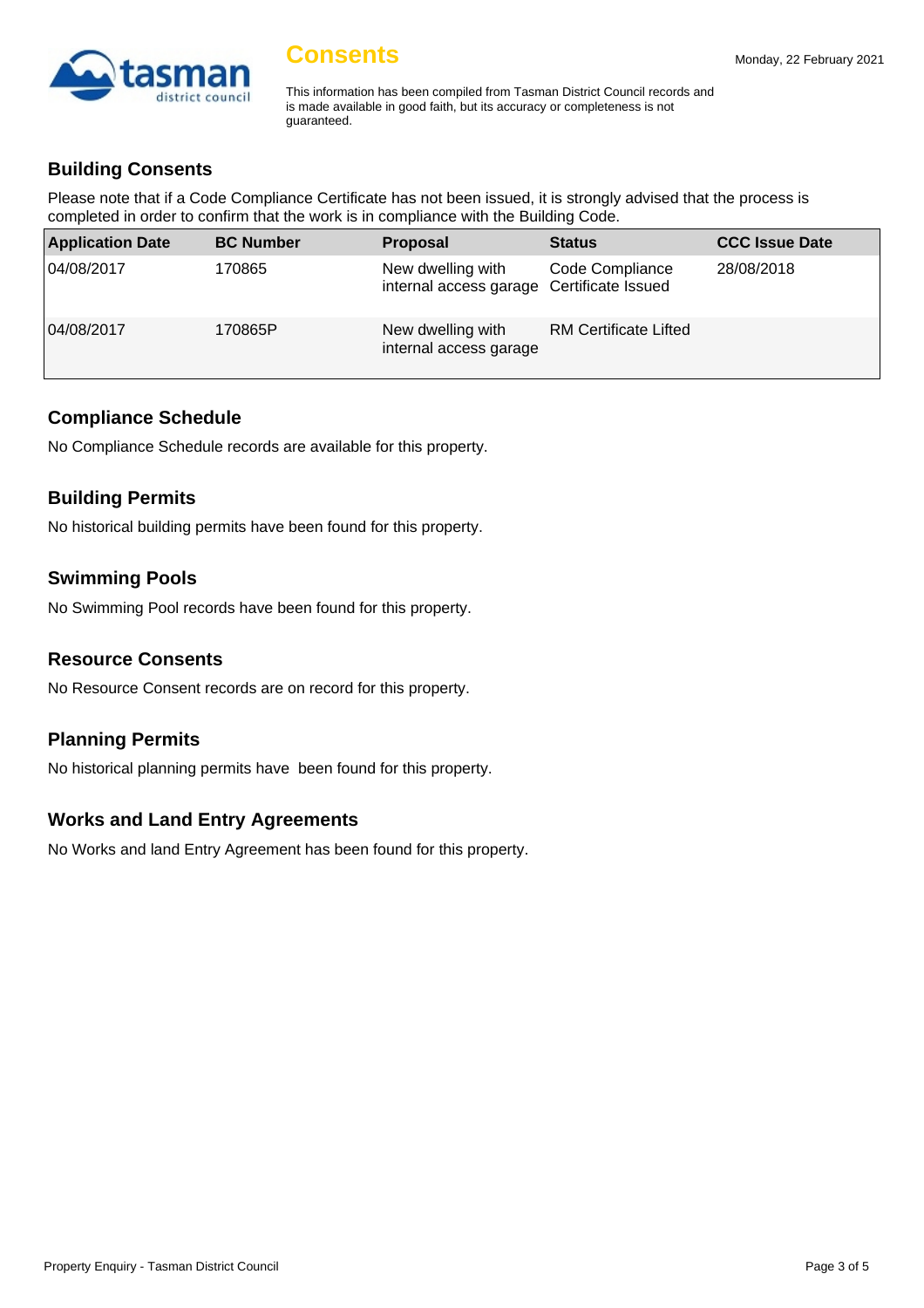

# **Environmental Records**

This information has been compiled from Tasman District Council records and is made available in good faith, but its accuracy or completeness is not guaranteed.

#### **Environmental Health and Licences**

No Environmental Health or Licence information has been found for this property.

# **Air Shed**

This property sits within a controlled Air Shed.

| <b>Air Shed</b>   | <b>Air Shed Regulations</b>                                                                                                                                                                                                                                                                                                                           |
|-------------------|-------------------------------------------------------------------------------------------------------------------------------------------------------------------------------------------------------------------------------------------------------------------------------------------------------------------------------------------------------|
| Richmond Air Shed | After a house in Richmond changes ownership, an existing<br>non-compliant wood burner cannot be used. It may be<br>replaced with either a clean heat system or an approved<br>clean air wood burner. New houses, or existing houses<br>without an existing wood burner or open fire, can only<br>install clean heat systems - no wood burners at all. |

# **Hazardous Activities and Industrial List (HAIL)**

No HAIL site has been found for this property. However, if the site or any adjacent site has been used for industrial purposes in the past, we suggest you make further enquiries.

### **Wetlands**

Council has no record of wetlands on this property.

#### **Pest Inspection History**

The Tasman-Nelson region has a Regional Pest Management Strategy for the control of declared pest plants, animals and organisms. The responsibility for the control of pests lies with the land occupier or owner. No pests have been recorded on this property.

# **Significant Native Habitats**

Council has been compiling biodiversity reports (also called Ecological Property Reports or reports on Significant Native Habitats) for the past eight years and where these exist they are available. However, no report has been lodged on this property.